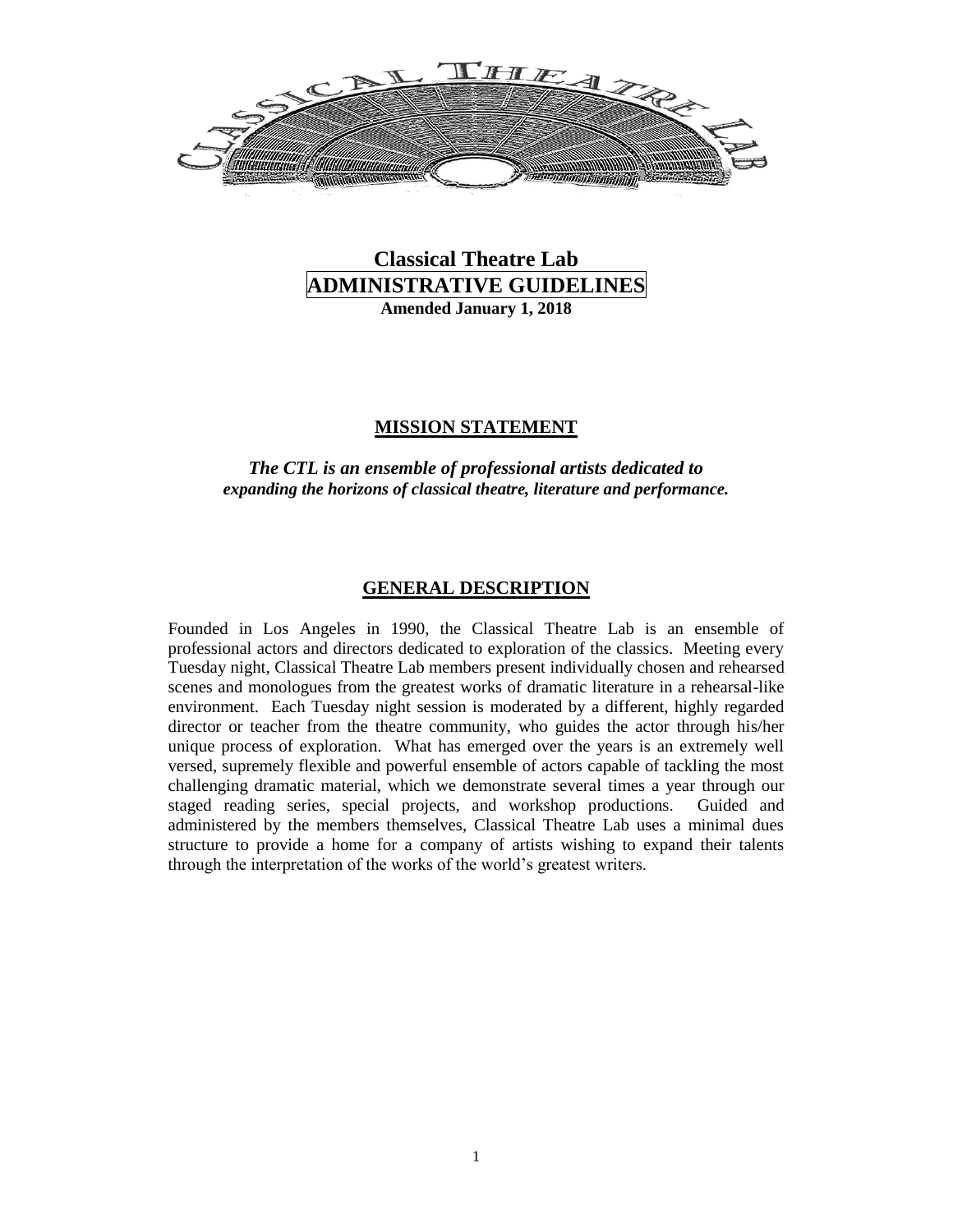# **THE CLASSICAL THEATRE LAB CORE PRINCIPLES**

1. The Classical Theatre Lab is a California non-profit corporation.

2. The Classical Theatre Lab consists of and exists for its Members, who pay dues to support its activities.

3. The Classical Theatre Lab is administered by a Board of Directors (the "Board"), comprising a body of representatives elected annually by a majority vote of the Members.

4. The Classical Theatre Lab's primary focus is the weekly Tuesday Night Lab (with invited moderators) for the enhancement of the Members' technique in the acting of classical theatre.

5. The Classical Theatre Lab is not a producing company, although we offer public presentations (e.g.: staged readings, workshops, etc).

6. These Core Principles, the General Description, and the Mission Statement may only be altered, amended or repealed by a 2/3 majority vote of the Board, followed by a 3/4 majority vote of the entire Active Membership. Such an alteration, amendment, or repeal may be presented to the Board for their consideration by any Active Member.

7. Items in the General Membership Guidelines (i.e., not including the Core Principles, General Description, or Mission Statement) may only be altered by a 2/3 vote of the Board**.**

8. The Classical Theatre Lab may, as described in subheading "G" under General Membership Guidelines, participate in co-productions, but the Classical Theatre Lab will have no liability in any such co-production.

9. The Classical Theatre Lab must maintain a reserve ranging between 50-70% of the previous fiscal year's expenses. This reserve may be considered a legitimate expense or credit in calculating the budget for the coming fiscal year.

# **GENERAL BOARD GUIDELINES**

I. In order to be eligible to run for a position on the Board, a candidate must be a Member of the Lab for one year.

II. Three members of the Board are elected by the Members to serve as Artistic Coordinators. A Member must serve on the Board for one year in order to be eligible to run for the position of Artistic Coordinator.

III. The Board may appoint members of the company to serve at the pleasure and direction of the Board as coordinators of committees to supervise various aspects of the Lab's ongoing activities. Each Committee coordinator bears a title descriptive of her/his area of special responsibility (e.g.: Publicity Coordinator, Hospitality Coordinator, etc.) (See attached appendix: Board Position Descriptions)

IV. Members of the Board serve for a term of one calendar year.

V. If a Board position becomes vacant before the end of a Director's term, the Board will appoint an active Lab Member as a replacement until the next regularly scheduled election.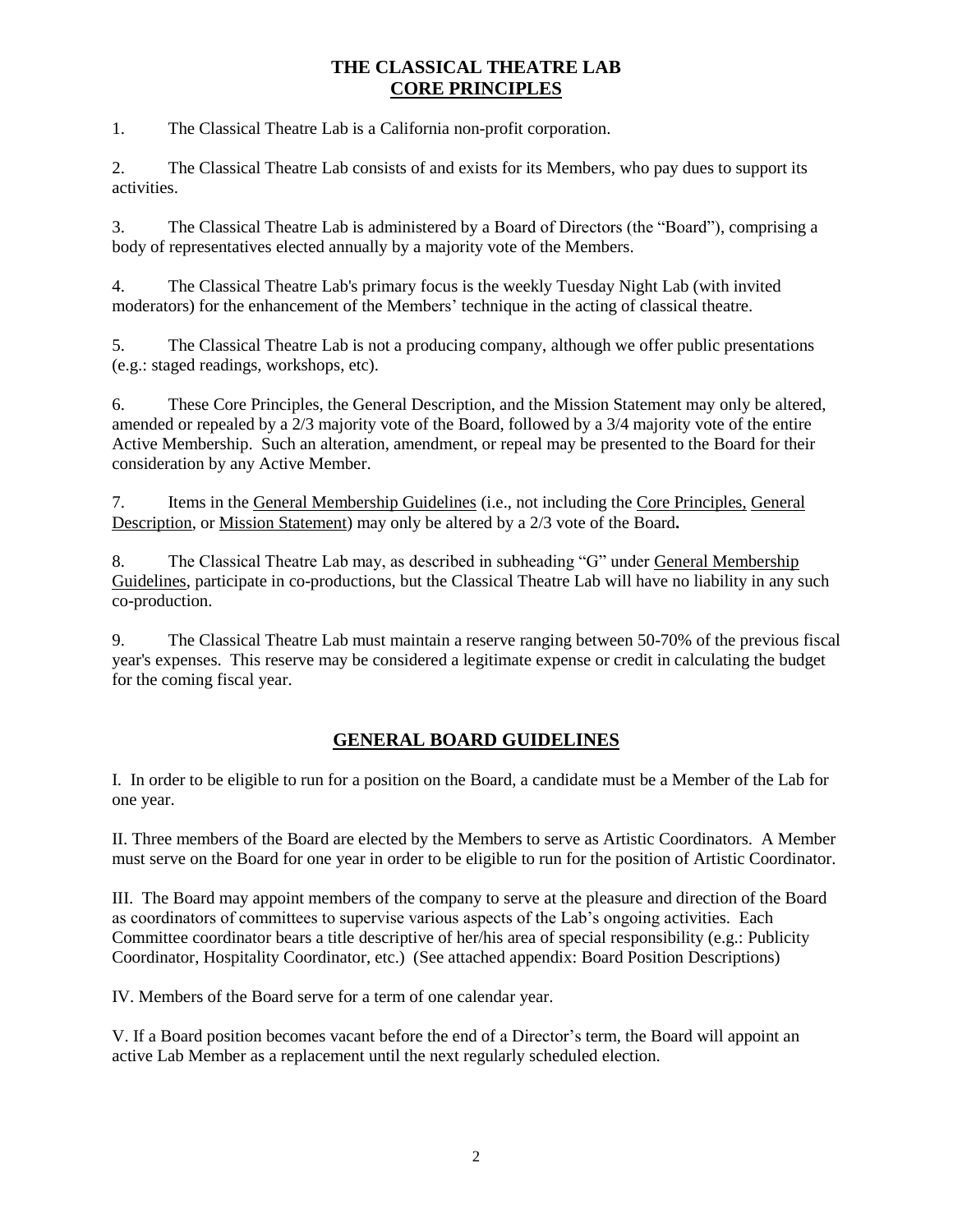VI. As duly elected representatives of the Members, the Board need not consult the Members when making decisions, except as noted in Core Principle #6.

# **GENERAL MEMBERSHIP GUIDELINES**

# **A. New Member Audition Process:**

1. New member auditions are held on Tuesday nights before Lab meetings and attended by a panel of at least four (4) Board members. A proxy for a Board member can be appointed from the active membership by the Membership Coordinator only when last-minute unexpected circumstances arise and the four (4) Board member panel cannot be convened.

2. All prospective members must audit at least one Lab meeting, after which they will be screened by the Membership Coordinator and given an audition appointment at the discretion of the Membership Coordinator, based on experience and training and/or strong recommendation of an active Classical Theatre Lab member.

3. Two classical pieces are required, one of which must be Shakespearean verse.

4. No final votes will be taken by the panel at any audition session until all actors have been seen.

5. Acceptance of an actor must be by a minimum 3/4 vote of attending Board members.

6. Auditioning actors will receive an emailed letter of acceptance or rejection by the Membership Coordinator as soon as possible, but no later than the Friday following the audition.

7. Active membership begins upon receipt of the first dues payment.

8. Each newly active member will be given the Introduction letter, the Guidelines and a Contact Sheet upon their first attendance of the Tuesday Night Lab.

## **B. Tuesday Night Lab**:

1. Only Members in good standing may work on a Tuesday night. "Good Standing" means being current with dues, participating in at least one Tuesday night Lab per quarter.

2. Our membership requires our participation! Please plan accordingly to attend and work in Lab once every quarter. We ask that you perform a scene, perform a monologue, or direct a piece. Order will be determined by off-book scene, off-book monologue, on-book scene, on-book monologue.

3. Scenes have precedence over Monologues:

a. Scenes are allotted 30 - 45 minutes, including comments/discussion.

b. Monologues are allotted 15 minutes, including comments/discussion.

c. Off-book work takes precedence over on-book work.

d. All pieces can be booked up to 4 times in a calendar year. Following that, new work will take precedence. Any pieces that have been booked 4 times may work at the end of the night, time permitting.

4. The last Tuesday of each month will be an "open" night when members may bring in any material of their choice. Contemporary, original, audition pieces, etc.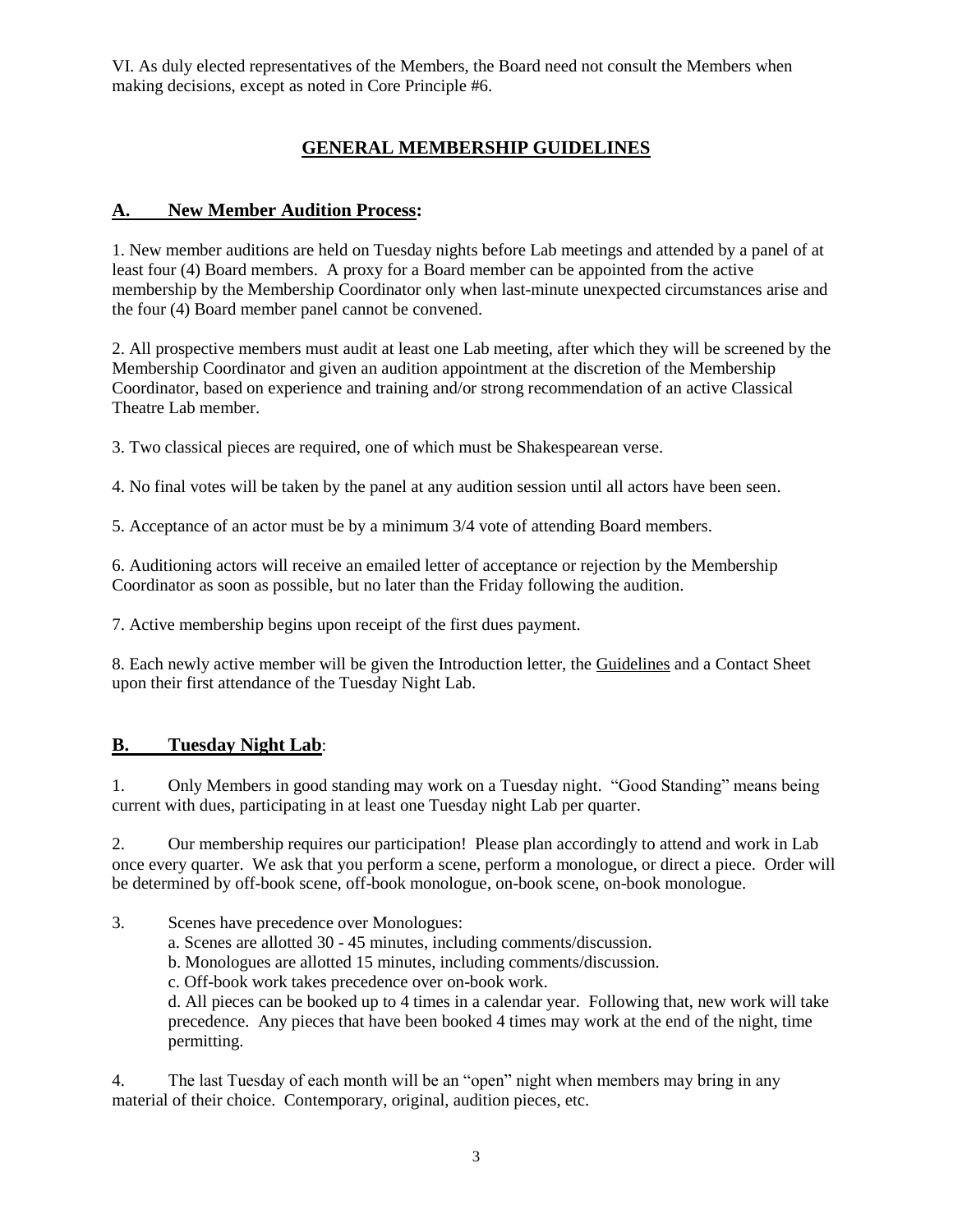5. Comments from the audience members are allowed at the discretion of the performing actors, who should request feedback that addresses their specific needs. Audience comments are limited to three people only, time permitting.

6. No guest may audit more than two Tuesday Nights per year. *Auditors are charged \$10 to sit in on a special workshop.*

## **C. Dues:**

- 1. Dues are **\$60** per quarter or **\$240** per year.
- 2. People paying for one year in advance at the beginning of any quarter thus getting a break of \$40 off the year's total for members who make one lump sum payment of **\$200**.
- 3. Full dues will be paid for the summer quarter (June, July, August).
- 4. No members who are not paid up will be eligible for participation in the Lab, including without limitation Tuesday Nights, Readings and Workshops.

## **D. Staged Readings/Workshops/Special Projects**

1. Only Active Members in Good Standing (See Item B.1. above) are eligible to audition for, perform in, or direct readings, workshops, special projects, etc., unless a role cannot be filled from the Active Membership.

2. Members must make reservations for Lab presentations. If they fail to do so, and arrive at a soldout performance, they must be placed on a waiting list for seats.

3. There is a suggested \$10 donation for admission to all public presentations. However, no one is turned away due to the inability to pay. Members are always admitted free.

## **E. Special Classes/Seminars**

1. From time to time, the Lab may sponsor Special Classes or Seminars wherein an accomplished specialist in some aspect of Classical Theatre shares his/her expertise with Lab Members.

2. Lab Members will not be charged for participation in Special Classes.

3. Only Active Lab Members may participate in Special Classes.

## **F. Co-Productions:**

1. Occasionally, the Board may vote to enter into a Co-Production with an outside producer or producing organization. Although Classical Theatre Lab assists with mailing, publicity and front of house, etc., such a production is conceived, organized and funded by the outside producer(s). The majority of the cast must be Lab members.

#### **G. Publications:**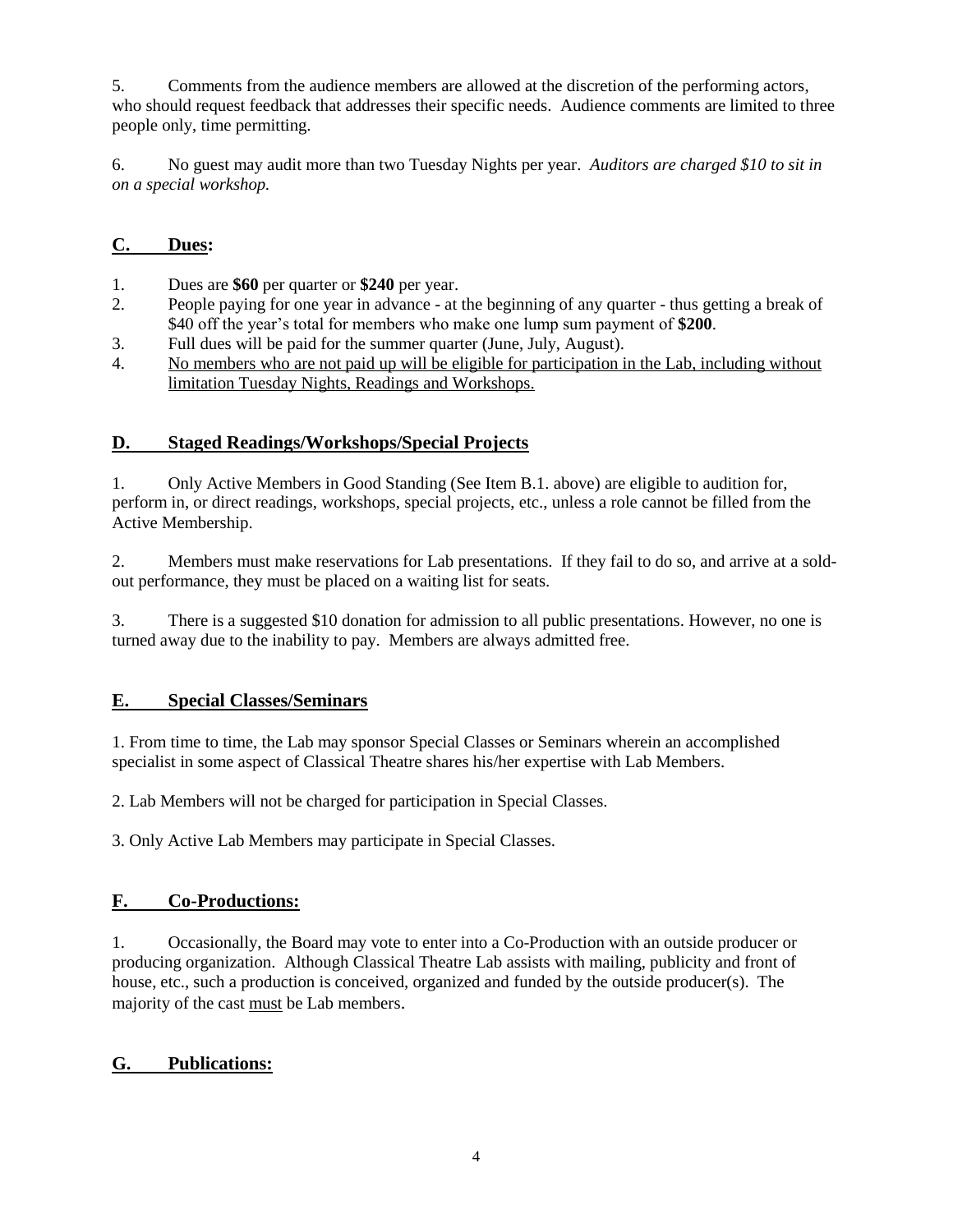1) All Classical Theatre Lab materials must be proofread by at least one other Board member prior to publication.

## 2) **The Newsletter:**

a) The Classical Theatre Lab publishes a Newsletter for distribution to its Members, moderators and friends.

b) Contents may include news about major events coming up, including readings and special workshops and events, a membership news section announcing work Lab members are doing in their careers, a list of upcoming moderators for the Tuesday Night sessions and one or more short articles written by members about significant artistic or procedural issues or topics relating to the CTL and to the theatrical community.

c) The Newsletter is sent out via Mailchimp (or similar email marketing service).

d) Contents of the CTL Newsletter must be reviewed by the Board before distribution to prevent factual error and head off any unnecessary misunderstandings or hurt feelings. Generally speaking, the tone of the newsletter must be constructive and positive.

## 3) **Postcards, E-cards and Flyers:**

a) A seasonal announcement is released and sent out to all mailing lists after the Artistic Coordinators determine the lineup of readings and workshops.

b) e-cards announcing each reading or workshop are sent out not later than one week before each event.

## *What Goes On the Card:*

1) The postcard or e-card should announce the name of the piece or pieces, the date, location, director and cast members and appropriate organizational logos.

2) The Lab reservation phone number must be printed (currently 323-960-5691) on the

postcard.

- 3) A \$10 donation is suggested.
- 4) The return address: Classical Theatre Lab PO Box 46423 West Hollywood, CA 90046
- 5) [classicaltheatrelab@gmail.com](mailto:classicaltheatrelab@gmail.com)
- 6) [www.classicaltheatrelab.org](http://www.classicaltheatrelab.org/)

4) **Social Media:** Postcard and Flyer information is also released on CTL's social media accounts, presently including Facebook, Twitter, Instagram, BigCheap and Mailchimp.

#### **5) Programs:**

a) For readings, a simple program with cast list and a note from the director is printed to hand out to the members of the audience.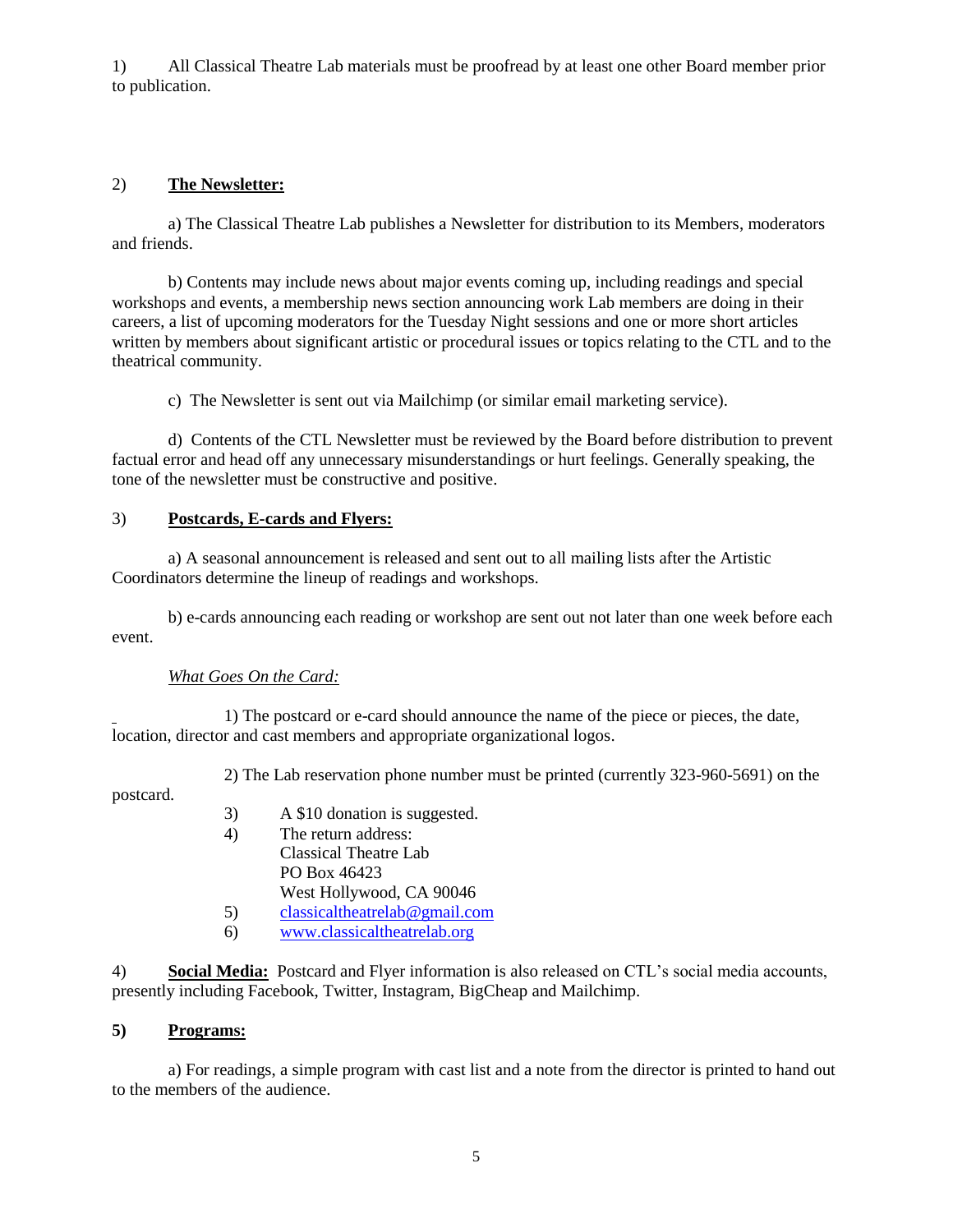b) For workshops and coproductions, more conventional programs with artist bios are printed.

c) In the event of a co-production (see Item "G", above), programs are required to have the following explanatory note included in all press releases and programs. (The statement may be slightly altered to suit the particular circumstances.): *"This production was originally developed by actors from the Classical Theatre Lab.*

#### **H. Privacy**

For the protection of Members' privacy, Contact Lists are not to be shared with anyone who is not a Member – Moderators included.

# **APPENDIX:**

# **BOARD POSITION DESCRIPTIONS**

**COMMITMENT:** Each Board member attends all meetings, where Lab business policies are set and discussed. These meetings occur at least six (6) times per year. Each Board member shall produce at least one reading per year.

#### **Artistic Coordinators (***Three Members***)**

- Oversee all aspects of the Lab: public presentations: the Reading Series, any Workshop productions, Works in Progress and Benefit functions, if any.
- Read submitted plays presented to them throughout the year by membership and moderators and, with the other Board members, select the season from those submissions or from work done throughout the year by the membership in the Lab.
- Schedule rehearsal time and space, as well as all elements through production, ie; stage managers, lighting and sound crews.
- Assist the directors and actors in assuring that all projects have whatever diverse elements are required.
- Serve as the Classical Theatre Lab's liaison and representative to the theatre community.
- Along with the Treasurer, help negotiate space for the Lab and act as liaison with that host.
- Coordinate with Publicity regarding all information to the press.
- Oversee design and production of promotional e-cards.
- Take reservations for Readings/Workshops from the Labline and email, and produce the reservation list for the box office staff volunteers for each event.
- Develop and get approval of a budget for each reading or production in a given season.

#### **Tuesday Night Coordinator**

- Books the moderators (with Board approval), and informs moderators of what the work is.
- If so requested, provides for the Moderator copies of the scenes or monologues prior to the Lab night (if possible).
- Continually seeks to make contact with potential moderators
- Updates the Members regularly with information regarding upcoming moderators, members scene and monologue scheduling and all production events.
- Coordinates with the Treasurer to confirm that members signed up to work are current on dues.